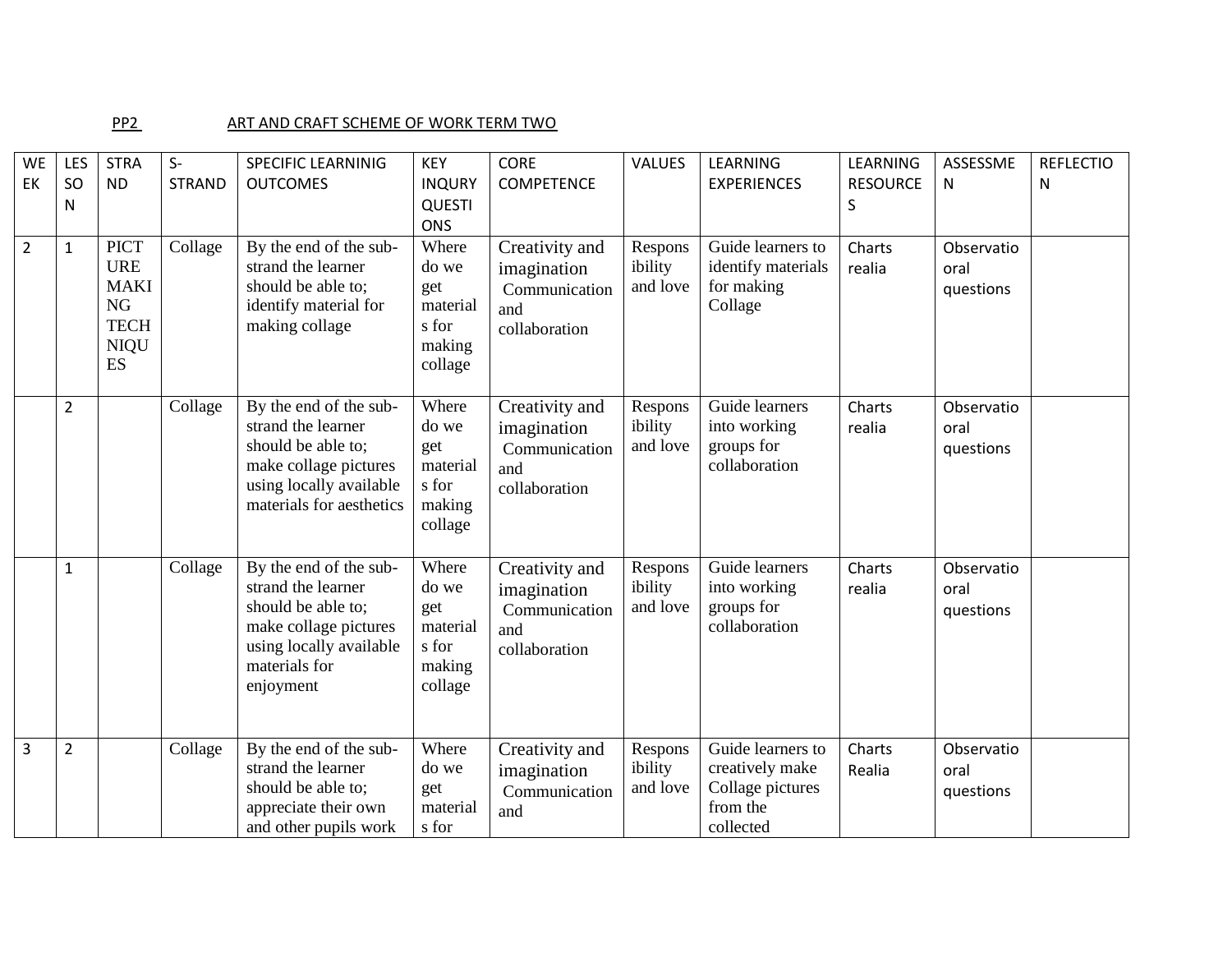|                  |                |                                                                                   |                       | and develop self-<br>esteem                                                                                                              | making<br>collage                                                   | collaboration                                                          |                                | materials.                                                         |                  |                                 |
|------------------|----------------|-----------------------------------------------------------------------------------|-----------------------|------------------------------------------------------------------------------------------------------------------------------------------|---------------------------------------------------------------------|------------------------------------------------------------------------|--------------------------------|--------------------------------------------------------------------|------------------|---------------------------------|
| $\overline{4}$   | 1              | <b>MOD</b><br><b>ELLI</b><br><b>NG</b><br><b>TECH</b><br><b>NIQU</b><br><b>ES</b> | Ball<br>Techniq<br>ue | By the end of the sub-<br>strand the learner<br>should be able to;<br>identify different types<br>of materials used in<br>modelling      | What<br>type of<br>material<br>s do you<br>use for<br>modelli<br>ng | Creativity and<br>imagination<br>Communication<br>and<br>collaboration | Respons<br>ibility<br>and love | Identify different<br>types of materials<br>used in modelling      | Charts<br>realia | Observatio<br>oral<br>questions |
|                  | $\overline{2}$ |                                                                                   | Ball<br>Technig<br>ue | By the end of the sub-<br>strand the learner<br>should be able to;<br>model items using ball<br>techniques                               | What<br>type of<br>material<br>s do you<br>use for<br>modelli<br>ng | Creativity and<br>imagination<br>Communication<br>and<br>collaboration | Respons<br>ibility<br>and love | Guide to make<br>objects using ball<br>technique                   | Charts<br>realia | Observatio<br>oral<br>questions |
| 5                | $\mathbf{1}$   |                                                                                   | Ball<br>Technig<br>ue | By the end of the sub-<br>strand the learner<br>should be able to<br>model for enjoyment                                                 | What<br>type of<br>material<br>s do you<br>use for<br>modelli<br>ng | Creativity and<br>imagination<br>Communication<br>and<br>collaboration | Respons<br>ibility<br>and love | Guide to make<br>objects using ball<br>technique                   | Charts<br>realia | Observatio<br>oral<br>questions |
|                  | $\overline{2}$ |                                                                                   | Ball<br>Techniq<br>ue | By the end of the sub-<br>strand the learner<br>should be able to;<br>express their ideas,<br>feelings and emotions<br>through modelling | What<br>type of<br>material<br>s do you<br>use for<br>modelli<br>ng | Creativity and<br>imagination<br>Communication<br>and<br>collaboration | Respons<br>ibility<br>and love | Guide learners to<br>display,<br>appreciate own<br>and others work | Charts<br>realia | Observatio<br>oral<br>questions |
| $\boldsymbol{6}$ | 1              |                                                                                   | Coil                  | By the end of the sub-                                                                                                                   | What                                                                | Creativity and                                                         | Respons                        | Guide learners to                                                  | Charts           | Observatio                      |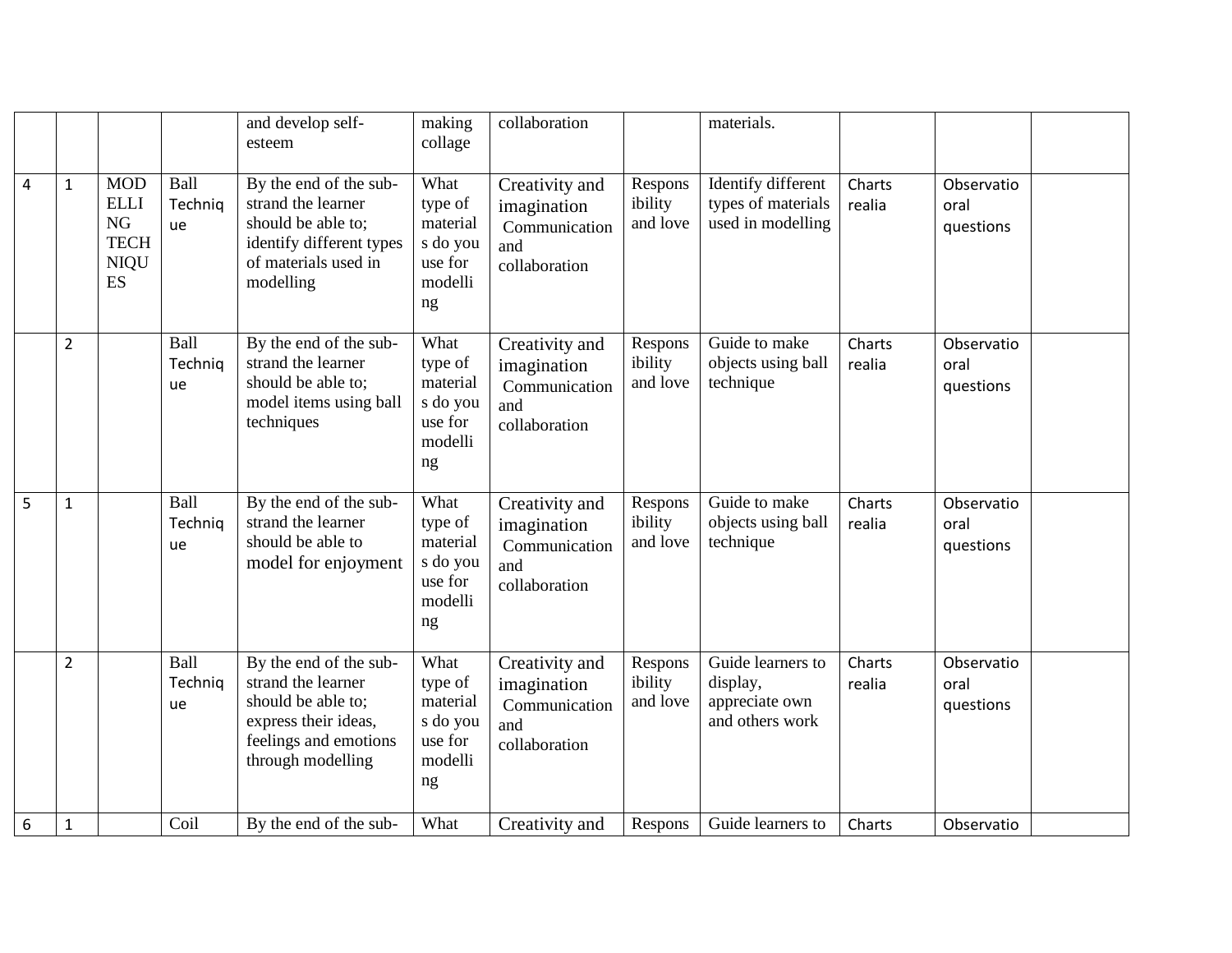|                |                | Technig<br>ue         | strand the learner<br>should be able to;<br>identify different types<br>of material used in coil<br>technique                                                                                                 | type of<br>material<br>s do you<br>use for<br>modelli<br>ng         | imagination<br>Communication<br>and<br>collaboration                   | ibility<br>and love            | Identify different<br>types of material<br>used in Coil<br>technique | realia           | oral<br>questions               |  |
|----------------|----------------|-----------------------|---------------------------------------------------------------------------------------------------------------------------------------------------------------------------------------------------------------|---------------------------------------------------------------------|------------------------------------------------------------------------|--------------------------------|----------------------------------------------------------------------|------------------|---------------------------------|--|
|                | $\overline{2}$ | Coil<br>Technig<br>ue | By the end of the<br>lesson the learner<br>should be able to;<br>model items using coil<br>techniques                                                                                                         | What<br>type of<br>material<br>s do you<br>use for<br>modelli<br>ng | Creativity and<br>imagination<br>Communication<br>and<br>collaboration | Respons<br>ibility<br>and love | Guide to make<br>objects using coil<br>technique.                    | Charts<br>realia | Observatio<br>oral<br>questions |  |
| $\overline{7}$ | $\mathbf{1}$   | Coil<br>Techniq<br>ue | By the end of the sub-<br>strand the learner<br>model for enjoyment<br>should be able to;                                                                                                                     | What<br>type of<br>material<br>s do you<br>use for<br>modelli<br>ng | Creativity and<br>imagination<br>Communication<br>and<br>collaboration | Respons<br>ibility<br>and love | Guide to make<br>objects using coil<br>technique.                    | Charts<br>realia | Observatio<br>oral<br>questions |  |
|                | $\overline{2}$ | Coil<br>Technig<br>ue | By the end of the sub-<br>strand the learner<br>should be able to;<br>express their ideas,<br>feelings and emotions<br>through modelling<br>identify different types<br>of material used in<br>slab technique | What<br>type of<br>material<br>s do you<br>use for<br>modelli<br>ng | Creativity and<br>imagination<br>Communication<br>and<br>collaboration | Respons<br>ibility<br>and love | Guide learners to<br>display,<br>appreciate own<br>and others work   | Charts<br>realia | Observatio<br>oral<br>questions |  |
| 8              | $\mathbf{1}$   | Slab<br>Techniq<br>ue | By the end of the sub-<br>strand the learner<br>should be able to                                                                                                                                             | What<br>type of<br>material                                         | Creativity and<br>imagination<br>Communication                         | Respons<br>ibility<br>and love | Guide learners to<br>Identify different<br>types of material         | Charts<br>realia | Observatio<br>oral<br>questions |  |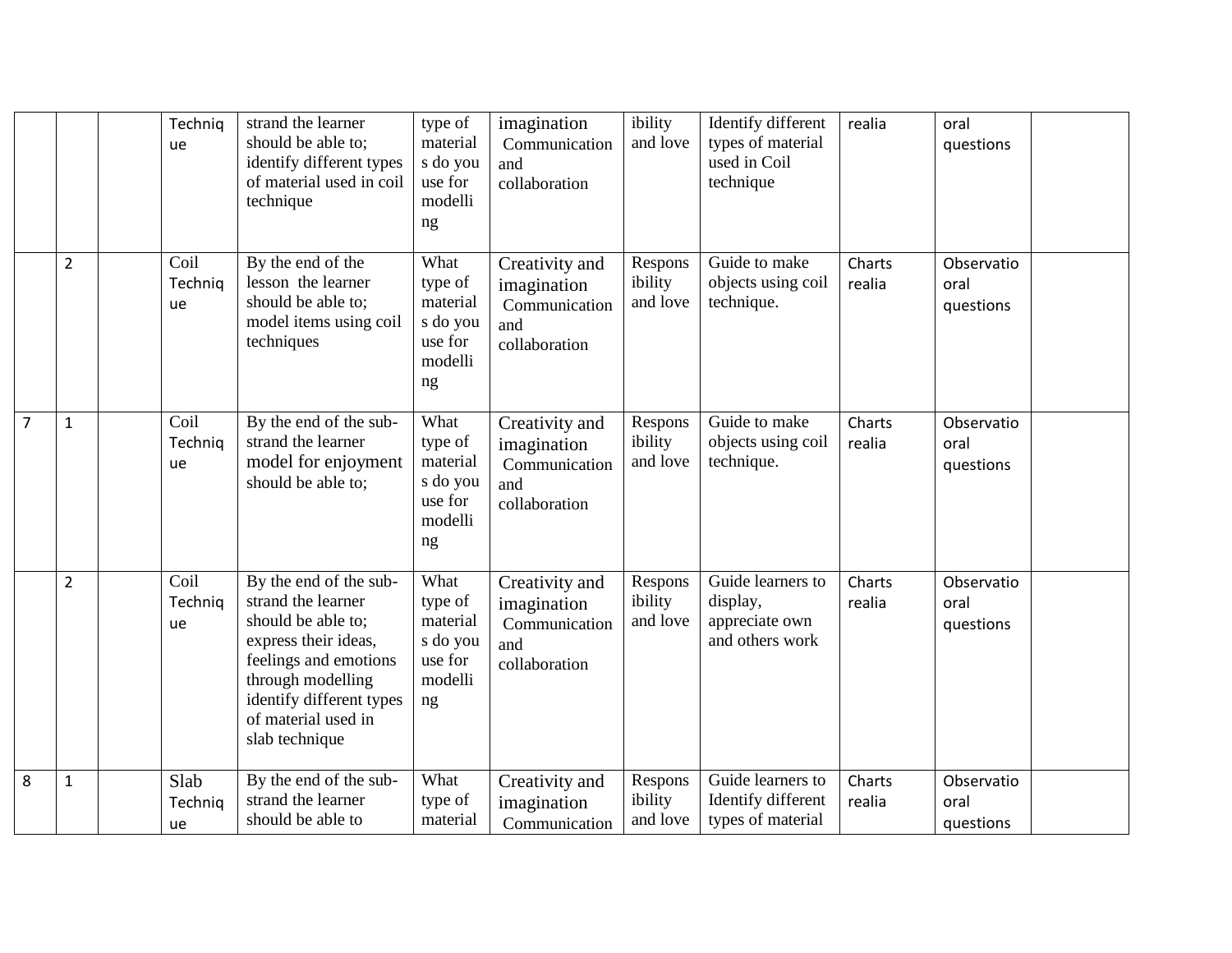|    |                |                                                |                       | model items using slab<br>techniques                                                                                                    | s do you<br>use for<br>modelli<br>ng                                | and<br>collaboration                                                   |                                | used in slab<br>technique                                                                    |                  |                                 |  |
|----|----------------|------------------------------------------------|-----------------------|-----------------------------------------------------------------------------------------------------------------------------------------|---------------------------------------------------------------------|------------------------------------------------------------------------|--------------------------------|----------------------------------------------------------------------------------------------|------------------|---------------------------------|--|
|    | $\overline{2}$ |                                                | Slab<br>Technig<br>ue | By the end of the sub-<br>strand the learner<br>should be able to<br>model for enjoyment                                                | What<br>type of<br>material<br>s do you<br>use for<br>modelli<br>ng | Creativity and<br>imagination<br>Communication<br>and<br>collaboration | Respons<br>ibility<br>and love | Guide group<br>leaders to<br>distribute<br>modelling<br>materials                            | Charts<br>realia | Observatio<br>oral<br>questions |  |
| 9  | $\mathbf{1}$   |                                                | Slab<br>Techniq<br>ue | By the end of the sub-<br>strand the learner<br>should be able to<br>model items using slab<br>techniques                               | What<br>type of<br>material<br>s do you<br>use for<br>modelli<br>ng | Creativity and<br>imagination<br>Communication<br>and<br>collaboration | Respons<br>ibility<br>and love | Guide group<br>leaders to<br>distribute<br>modelling<br>materials                            | Charts<br>realia | Observatio<br>oral<br>questions |  |
|    | $\overline{2}$ |                                                | Slab<br>Technig<br>ue | By the end of the sub-<br>strand the learner<br>should be able to<br>express their ideas,<br>feelings and emotions<br>through modelling | What<br>type of<br>material<br>s do you<br>use for<br>modelli<br>ng | Creativity and<br>imagination<br>Communication<br>and<br>collaboration | Respons<br>ibility<br>and love | Guide learners to<br>display,<br>appreciate own<br>and others work                           | Charts<br>realia | Observatio<br>oral<br>questions |  |
| 10 | $\mathbf{1}$   | <b>PAPE</b><br>$\mathbf R$<br><b>CRAF</b><br>T | Paper<br>Folding      | By the end of the sub-<br>strand the learner<br>should be able to;<br>identify different<br>methods of folding<br>papers for creativity | What<br>items do<br>we<br>make by<br>folding<br>papers              | Creativity and<br>imagination<br>Communication<br>and<br>collaboration | Respons<br>ibility<br>and love | Guide the learner<br>to identify<br>different methods<br>of folding papers<br>for creativity | Charts<br>realia | Observatio<br>oral<br>questions |  |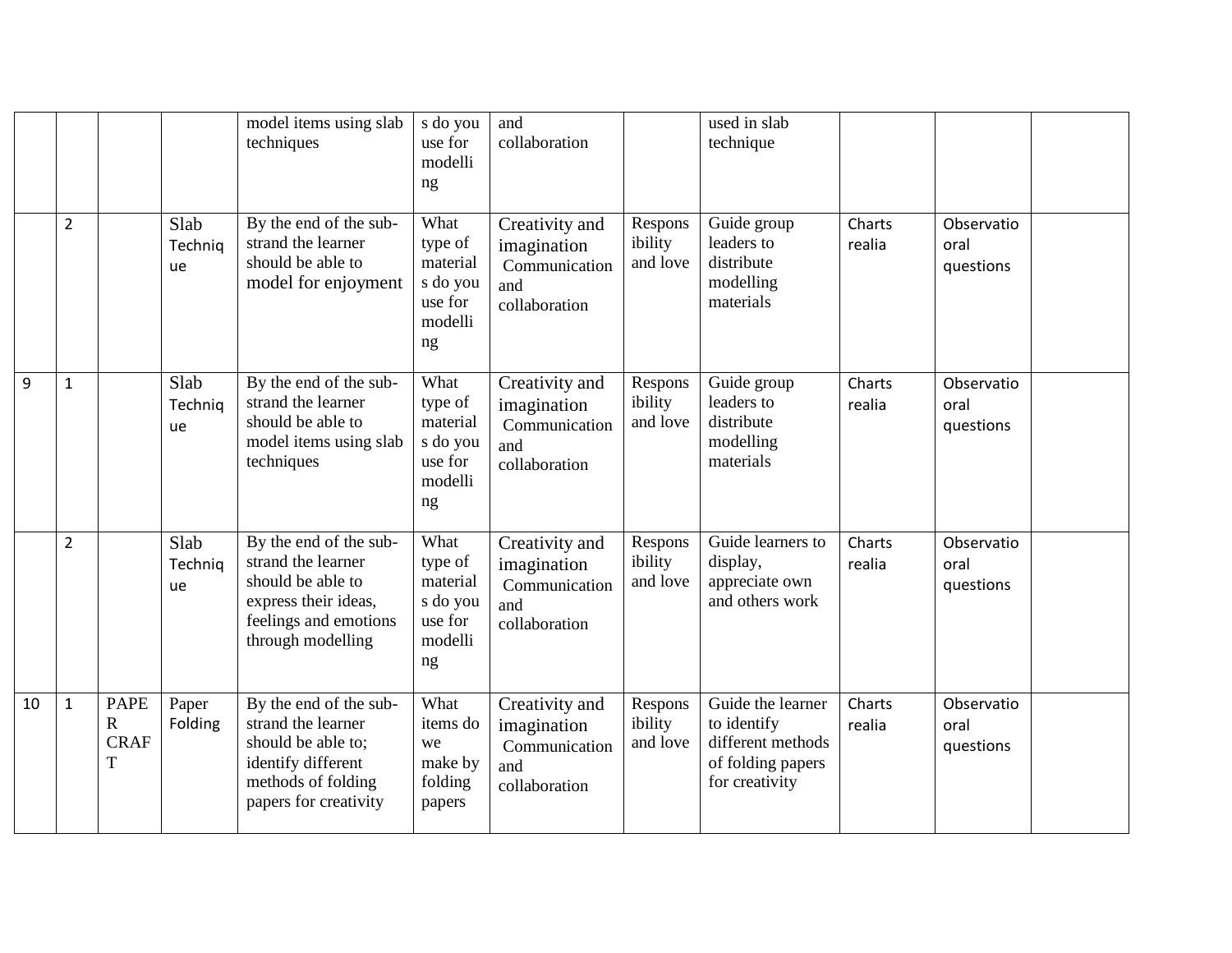|    | $\overline{2}$ |                                                                                                                               | Paper<br>Folding           | By the end of the sub-<br>strand the learner<br>should be able to:<br>make items using<br>folding techniques for<br>problem solving        | What<br>items do<br>we<br>make by<br>folding<br>papers                                            | Creativity and<br>imagination<br>Communication<br>and<br>collaboration | Respons<br>ibility<br>and love | Learner fold<br>paper to make<br>items of their<br>choice,                            | Charts<br>realia        | Observatio<br>oral<br>questions |  |
|----|----------------|-------------------------------------------------------------------------------------------------------------------------------|----------------------------|--------------------------------------------------------------------------------------------------------------------------------------------|---------------------------------------------------------------------------------------------------|------------------------------------------------------------------------|--------------------------------|---------------------------------------------------------------------------------------|-------------------------|---------------------------------|--|
| 11 | $\mathbf{1}$   |                                                                                                                               | Paper<br>Folding           | By the end of the sub-<br>strand the learner<br>should be able to; fold<br>paper for fun                                                   | What<br>items do<br>we<br>make by<br>folding<br>papers                                            | Creativity and<br>imagination<br>Communication<br>and<br>collaboration | Respons<br>ibility<br>and love | Learner fold<br>paper to make<br>items of their<br>choice,                            | Charts<br>realia        | Observatio<br>oral<br>questions |  |
|    | $\overline{2}$ |                                                                                                                               | Paper<br>Folding           | By the end of the sub-<br>strand the learner<br>should be able to;<br>display their work                                                   | What<br>items do<br>we<br>make by<br>folding<br>papers                                            | Creativity and<br>imagination<br>Communication<br>and<br>collaboration | Respons<br>ibility<br>and love | Guide learners to<br>display their<br>work.                                           | <b>Charts</b><br>realia | Observatio<br>oral<br>questions |  |
| 12 | $\mathbf{1}$   | <b>CREA</b><br><b>TING</b><br><b>SHAP</b><br><b>ES</b><br><b>AND</b><br><b>FOR</b><br><b>MS</b><br><b>USIN</b><br><b>GICT</b> | Creating<br>shape<br>forms | By the end of the sub-<br>strand the learner<br>should be able to<br>identify drawing icons<br>for familiarization<br>with digital devices | Which<br>are the<br>digital<br>devices<br>tools<br>used in<br>drawing<br>$\overline{\mathcal{L}}$ | Creativity and<br>imagination<br>Communication<br>and<br>collaboration | Respons<br>ibility<br>and love | Guide learners to<br>access drawing<br>icons from digital<br>devices<br>independently | Charts<br>realia        | Observatio<br>oral<br>questions |  |
|    | $\overline{2}$ |                                                                                                                               | Creating<br>shape<br>forms | By the end of the sub-<br>strand the learner<br>should be able to<br>use digital device to                                                 | Which<br>are the<br>digital<br>devices                                                            | Creativity and<br>imagination<br>Communication<br>and                  | Respons<br>ibility<br>and love | Guide learners to<br>draw shapes and<br>forms using ICT<br>devices randomly           | Charts<br>realia        | Observatio<br>oral<br>questions |  |